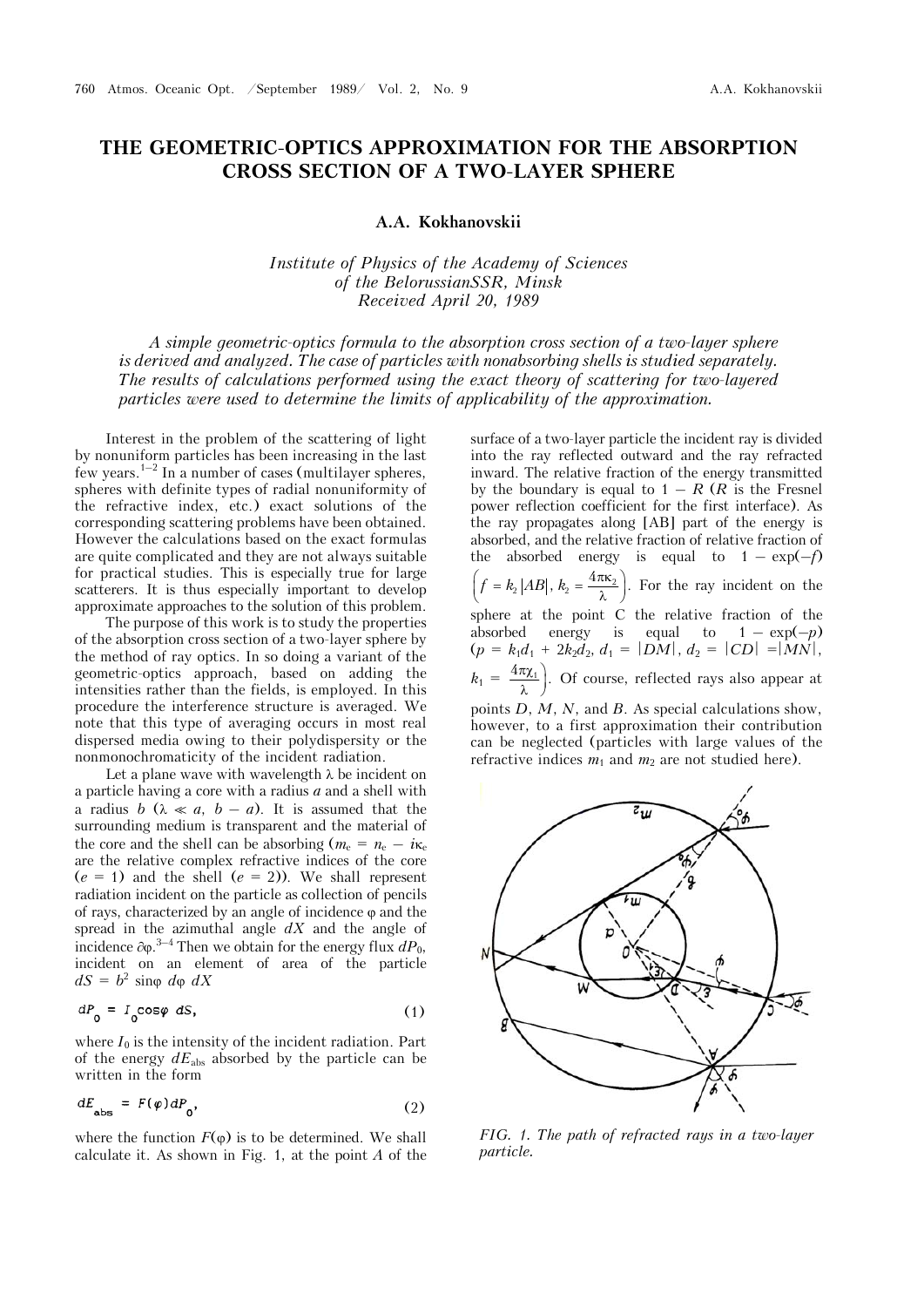The only exception is the region with  $n_1 \leq n_2$  and the region of total internal reflection (TIR) of radiation by the core. Here and below we shall assume that  $\kappa_1 \ll n_1$  (*l* = 1, 2). Then the attenuation of the TIR owing to absorption is negligibly small and a real critical angle of incidence  $\varepsilon_c$  can be introduced:  $\sin \epsilon_c = n_1/n_2$ . The rays incident on the core at angles larger than the critical angle undergo the TIR and the relative fraction of the absorbed energy in this case is equal to  $1 - \exp(-s)$ , where  $s = 2k_2 d_2$  (we neglect multiple rereflections).

It follows from what was said above that approximately

$$
F(\varphi) = (1 - R) (1 - e^{-\gamma}), \qquad (3)
$$

where  $\gamma = p$ , *s*, and *f* depending on the point of entry of the ray into the particle.

Substituting Eq. (3) into Eq. (2) and summing all incident rays we obtain for the absorbed energy *E*abs:

$$
\varphi_c
$$
\n
$$
E_{\text{abs}} = \int dE_{\text{abs}} = \pi b^2 J_0 \left\{ \int_0^{\pi/2} (1 - R)(1 - e^{-P}) \sin 2\varphi d\varphi + \int_0^{\pi/2} (1 - R)(1 - e^{-S}) \sin 2\varphi d\varphi + \int_{\varphi_0}^{\pi/2} (1 - R)(1 - e^{-S}) \sin 2\varphi d\varphi \right\},\tag{4}
$$

where  $\varphi_c$  is the angle of incidence of the ray on the particle, corresponding to the critical angle  $\varepsilon_c$ , and  $\varphi_0$  is the limiting angle of incidence, corresponding to the ray that is tangent to the core at one point (see Fig. 1). Obviously, for  $\varphi > \varphi_0$  the rays incident on the particle do not interact with the core. It follows from trigonometric identities and Snell's law (see Fig. 1) that  $\sin \varphi = n_2 \sin \Psi$ ,  $\sin \varphi = b/a \sin \Psi$ ,  $\sin \varphi = n_2 \sin \chi / n_1$ ,  $\sin \Psi_0 = a/b = v$ , whence it easily follows that

$$
\varphi_0 = \arcsin(n_2 \nu), \quad \varphi_c = \arcsin(n_1 \nu). \tag{5}
$$

Thus, for  $n_2v \geq 1$  there is no limiting angle  $\varphi_0$ : all rays are focused on the core and the third integral in Eq. (4) vanishes. For  $n_2 = 2$  and  $n_2 = 4/3$  this corresponds to the parameters  $v \ge 1/2$  and  $v \ge 3/4$ . For  $n_2 \leq 1$  a limiting angle  $\varphi_0$  exists for any value of v. We note that if  $n_1 \leq n_2$ , then the critical angle  $\varphi_c$ , as follows from Eq. (5), does not depend on the material of the shell. If  $n_1 v \geq 1$ , then the angle  $\varphi_c$  does not exist and the second integral in Eq. (4) vanishes. This is also true for  $n_1 > n_2$ ; then it must be assumed in Eq. (4) that  $\varphi_c = \varphi_0$ .

Introducing the new variable of integration  $\sigma = \sin^2 \varphi$ , we easily obtain from Eq. (4) the following expression for the absorption cross section of a two-layer sphere  $C_{\text{abs}} = E_{\text{abs}} / J_0$ :

$$
C_{\text{abs}} = \pi b^{2} \left[ \int_{0}^{\beta} (1-R)(1-e^{-P}) d\sigma + \int_{\beta}^{R} (1-R)(1-e^{-S}) d\sigma + \int_{\beta}^{1} (1-R)(1-e^{-T}) d\sigma \right],
$$
  
+ 
$$
\int_{\beta_{2}}^{1} (1-R)(1-e^{-T}) d\sigma \right],
$$
 (6)

where

$$
\beta_1 = (n_1 \nu)^2, \ \beta_2 = \min(1, (n_2 \nu)^2), \ \beta = \min(\beta_1, \beta_2);
$$

$$
R = \frac{1}{2} (|r_1|^2 + |r_2|^2), \ r_e = (\sqrt{1 - \sigma} - N_e \eta)
$$

$$
(\sqrt{1 - \sigma} + N_e \eta), \ \eta = \sqrt{1 - \sigma/n_2^2},
$$

 $N_1 = n_2$ , and  $N_2 = n_1^{-1}$ . The functions  $p(\sigma)$ ,  $s(\sigma)$ , and  $f(\sigma)$  can be determined by applying Snell's law and trigonometric identities (see Fig. 1):

$$
p(\sigma) = f(\sigma) + 4\rho_1(\kappa_1 \eta_1 - \kappa_2 \eta_2),
$$
  

$$
s(\sigma) = f(\sigma) - 4\kappa_2 \eta_2 \rho_1,
$$
  

$$
f(\sigma) = 4\kappa_2 \rho_2 \eta,
$$

where

$$
\eta_e = \sqrt{1 - \sigma/(\eta_e v)^2}, \ \rho_1 = 2\pi a/\lambda, \ \rho_2 = 2\pi b/\lambda.
$$

We note that in most cases the second integral in Eq. (6) can be neglected. Then the approximation (6) differs from the anomalous diffraction approximation  $(ADA)^{3,5,6}$  only in that the curvature of the rays in the particle and the reflection from the shell are taken into account. As  $n_1 \rightarrow n_2$ ,  $n_2 \rightarrow 1$ , the refraction and reflection at the interfaces can be neglected and the expressions (6) transforms into the form corresponding to the ADA.

We shall study the asymptotic behavior of the expression (6) in the region of strong and weak absorption. In the limit  $\kappa_2 \rho_2 \rightarrow \infty$  ( $\rho_1 = \text{const}$ ) it follows from Eq. (6) that

$$
C_{\rm abs} = \left[1 - r(n_{2})\right] S, S = \pi b^{2}, \qquad (7)
$$

and the integral  $r(n_2) = \int_0^1$  $r(n_2) = \int_0^R R d\sigma$  is calculated analytically in Ref. 7. The asymptotic behavior of Eq. (7) has a clear physical meaning: all radiation penetrating into the particle is absorbed. In the region of weak absorption we easily obtain

$$
C_{\text{abs}} = \frac{3V}{2} \left( k_1 z_1 v + k_2 z_2 \right) \tag{8}
$$

where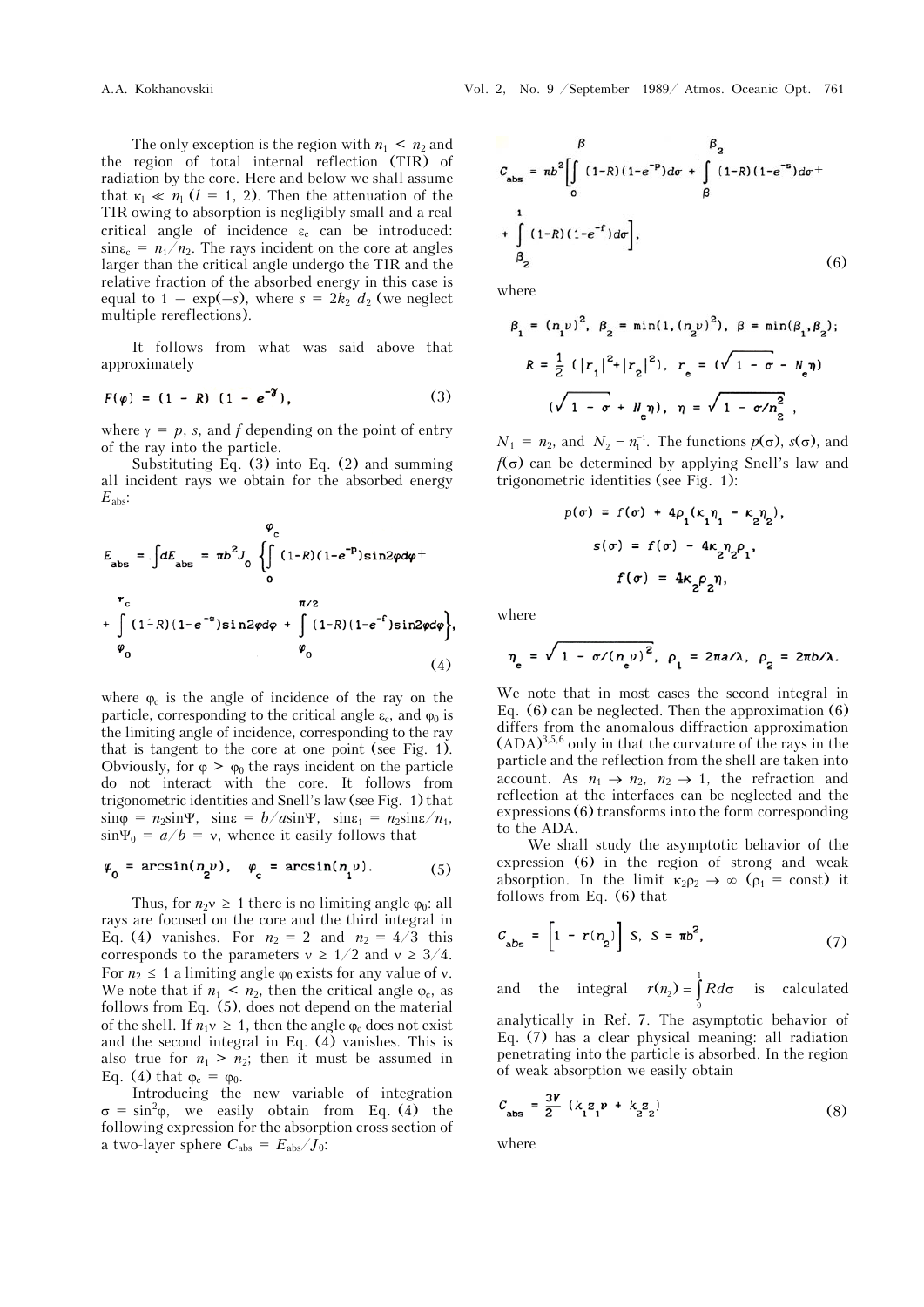$$
z_{1} = \int_{0}^{\beta} (1 - R) \eta d\sigma,
$$
  

$$
z_{2} = \int_{0}^{1} (1 - R) \eta d\sigma - \nu \int_{0}^{\rho_{2}} (1 - R) \eta_{2} d\sigma
$$

and *V* is the volume of the particle.

z

It follows from Eq. (8) that the volume absorption coefficient  $K_{\rm abs} \,=\, C_{\rm abs} / V$  does not depend on the size of the particle. In the region of weak absorption this law also holds for nonspherical particles.6 At the same time in the region of strong absorption, as follows from Eq. (7), the quantity  $K_{\text{abs}}$ decreases as the size of the scatterer increases:

$$
K_{\text{abs}} = (1 - r) S/V, \tag{9}
$$

where  $r = \int R d\sigma$ . We note that the formula (9) is also 0

valid for nonspherical particles, if  $r$  is interpreted as the relative fraction of the energy reflected by the particle into the surrounding medium. In this case *r* will depend on the orientation of the particle in the field of the incident wave, the shape of the particle, etc.

We shall discuss in greater detail the important case of two-layer particles with nonabsorbing shells  $\kappa_2 = 0$ . If the nonabsorbing shell is quite soft  $(|m_2 - 1| \ll 1)$ , then in calculating the absorption cross section the shell can be neglected altogether: everything is determined by the absorption cross section of the core.<sup>6</sup> If the shell is hard, then, as analysis of the results of numerical calculations performed based on the exact theory shows, as the size of the shell increases  $(a = const)$   $C_{\text{abs}}$ approaches some asymptotic value.8,9 The value of the parameter  $v_{\text{as}} = a/b$  for which this asymptotic behavior is reached can be determined from simple physical arguments. Rays with angles of incidence  $\varphi \leq \varphi_0$ , where the angle  $\varphi_0$  is defined in Eq. (5), are focused on the core. If  $n_{2}$  > 1, then all incident rays are focused on the core. As v decreases  $(a = const)$  the parameter  $n_2v$ decreases and rays which are not focused by the shell on the core. For the boundary conditions we must obviously use  $n_2v_{\text{as}} = 1$ , whence  $v_{\text{as}} = n_2^{-1}$ ; this is also confirmed by the exact calculations.



*FIG. 2. The absorption efficiency factor Q*abs *of a two-layer-particle as a function of the diffraction parameter*  $\rho_2$  (1 calculation according to the exact theory, 2 calculation using the formula (6), 3 the *ADA*)<sup>5–6</sup> with  $n_1 = 1.5$ ,  $n_2 = 1.34$ ,  $v = 0.8$ :  $a \chi_1 = 10^{-3}$ ,  $\kappa_2 = 10^{-4}$ ,  $b \chi_1 = 10^{-2}$ ,  $\kappa_2 = 0$ .

In conclusion we shall compare the results of calculations of the absorption efficiency factors  $Q_{\text{abs}} = C_{\text{abs}} / \pi b^2$  with the exact theory<sup>2</sup> and the formula (6). The calculations were performed on a BESM-6 computer using the algorithm of Ref. 2 with  $n_1 = 1.0$ , 1.34, 1.5, 1.6;  $\kappa_1 = 10^{-4}$ ,  $10^{-3}$ ,  $10^{-2}$ ;  $n_2 = 1.34$ , 1.5, 1.6, 2.0;  $\kappa_2 = 0$ ,  $10^{-4}$ ,  $10^{-3}$ ,  $10^{-2}$ ;  $v = 0.5$  (0.1) 0.9,  $\rho_2 = 2$ (1) 200. The values of *Q*abs in the ADA were calculated at the same time.5,6 The following conclusions can be drawn from analysis of the computational results. The formula (6) satisfactorily describes the absorption cross section of a two-layer particle. For example, for  $a \geq 12\lambda$ (Fig. 2a) and  $a \geq 8\lambda$  (Fig. 2b) the error in the calculation of  $C_{\text{abs}}$  does not exceed 10%. In the other cases studied the error did not exceed 20% with

 $a \sim 7\div 12\lambda$ . This indicates that the approximation (6) can also be used in the case of not very large cores, where the use of the method of ray optics is problematic. As expected, the accuracy of the expression (6) decreases as the thickness of the shell decreases (primarily for nonabsorbing cores). It is sometimes stated in the literature that the anomalous diffraction  $approximation<sup>10</sup>$  is also applicable for quite hard particles (right up to refractive indices  $n \sim 2$ ). For example, in Ref. 10 this conclusion is drawn based on a comparison of the extinction efficiency factors calculated with the ADA and exact formulas for two-layer particles. It is obvious from analysis of Figs. 2a and b that this rule does not hold for the absorption efficiency factors. For example, for  $\rho_2 \geq 60$